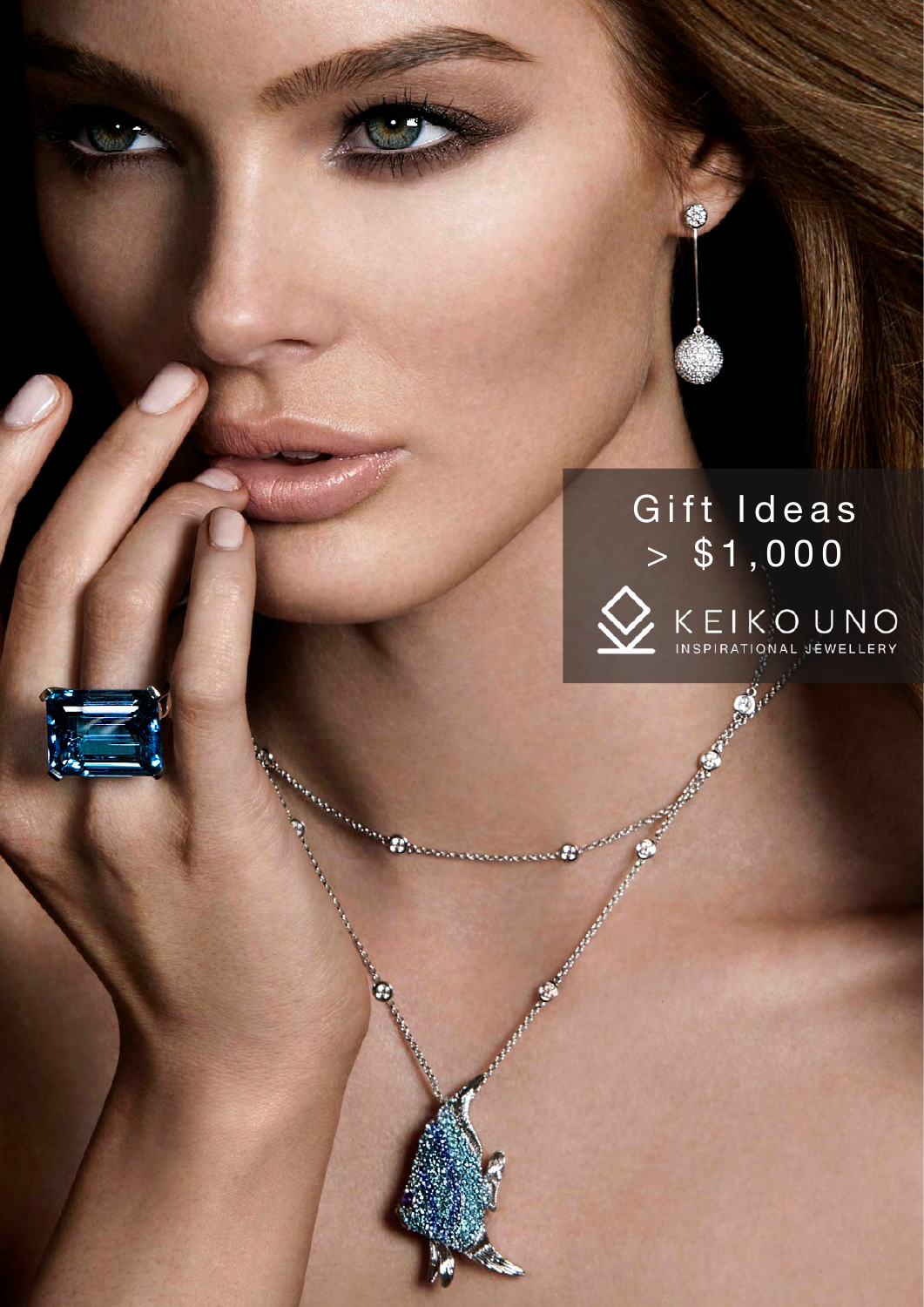

## GIFTS OVER AU1,000



'Fan of the Sea' statement cuff - \$1,200 Available in finishes of black rhodium, yellow gold, rose gold or silver.



'Breathe' shagreen statement cuff with yellow gold finish, black pearl, orange sapphire and red garnet - \$2,100



' F r a g m e n t s ' l a r g e s t a t e m e n t e a r r i n g s with yellow gold finish, aquamarine, blue topaz and blue sapphire - \$1,200



'Jewel of the Sea' cuff style bangle with rose gold accents, cabochon rose quartz and assortment of gemstones - \$1,750



'Jewel of the Sea' bangle with rose gold accents, raw aquamarine, blue sapphire, peridot, amethyst and orange sapphire - \$2,600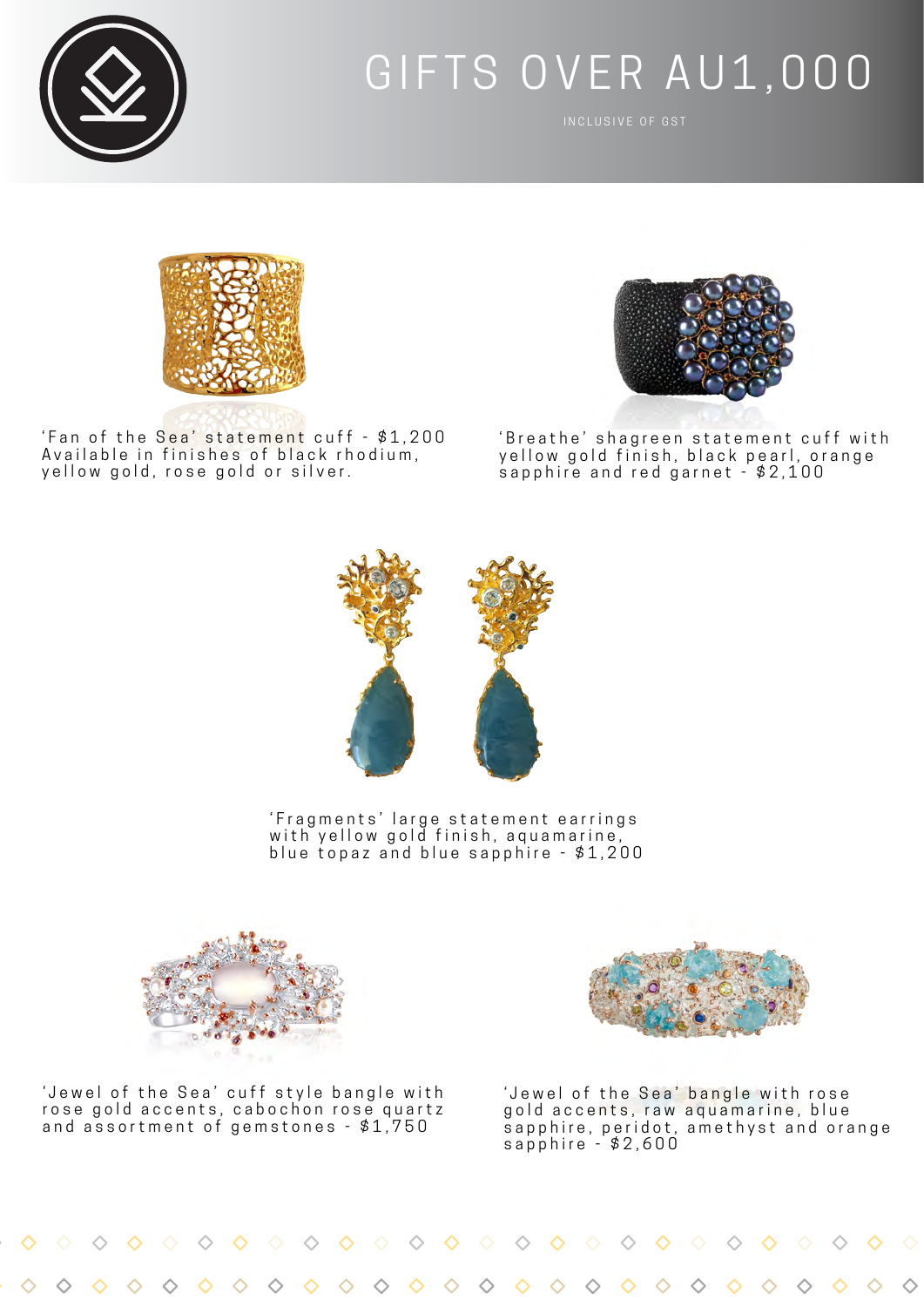

## GIFTS OVER AU1,000



'Jewel of the Sea' pendant with rose gold accents, mabe pearl and assortment of gemstones - \$1,200



'Jewel of the Sea' statement earrings with rose gold accents, mabe pearls and assortment of gemstones - \$1,400



'Spirit of the Sea' crescent pendant with black rhodium finish and yellow gold accents, Australian doublet opal, white pearl, peridot, amethyst and blue topaz - \$2,100



'Spirit of the Sea' cuff style bangle with black rhodium finish and yellow gold accents, Australian doublet opal, white pearl, peridot, amethyst and blue topaz- \$1,850



'Spirit of the Sea' cufflinks with black rhodium finish and yellow gold accents, Australian doublet opal, white pearl, peridot, amethyst and blue topaz - \$1,700